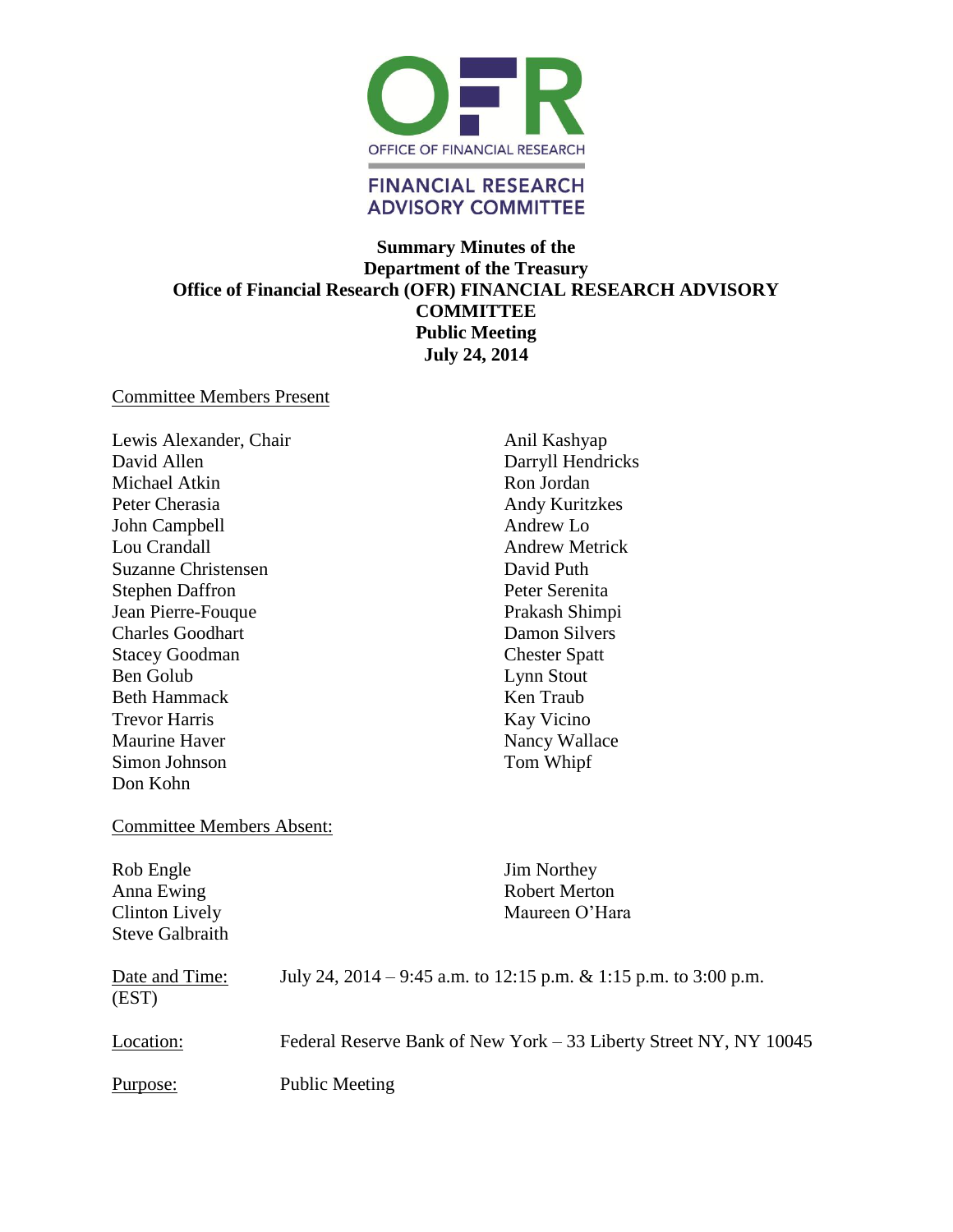

# **Summary Minutes of the Department of the Treasury Office of Financial Research (OFR) FINANCIAL RESEARCH ADVISORY COMMITTEE Public Meeting July 24, 2014**

### OFR Staff:

Richard Berner, Director Andrea Ianniello, Designated Federal Officer Trish Mosser, Deputy Director, Research & Analysis Linda Powell, Chief Data Officer, Data & Analytics Richard Bookstaber, Senior Researcher

### *Morning Session*

### **Welcome and Opening Remarks:**

The Office of Financial Research's (OFR) Designated Federal Officer (DFO), Andrea Ianniello, began the fourth bi-annual Financial Research Advisory Committee (FRAC) meeting by greeting all the attendees and welcoming the eleven new Committee members.

The President of the Federal Reserve Bank of New York, William Dudley, welcomed the OFR and FRAC members and introduced the Director of the OFR, Dick Berner.

Dick Berner gave his opening remarks by thanking event participants, which included current members, the eleven new members, and the ten members finishing their service. Additionally, the Director listed a number of the OFR's accomplishments, which included: Legal Entity Identifier (LEI), the project with the U.S. Commodity Futures Trading Commission (CFTC) surrounding Swap Data Repositories (SDRs), four published OFR working papers, OFR staff discussion papers, and the co-sponsorship of a conference on Financial Stability at the Massachusetts Institute of Technology (MIT).

The members that were present introduced themselves and Andrea Ianniello then presented the day's agenda.

### **OFR Report on past FRAC Recommendations:**

OFR Deputy Director for Research and Analysis, Trish Mosser, briefed the FRAC on OFR progress on the three Research recommendations put forth in February 2014: Accounting Expertise, Forensic Investigation Capability, and Insurance recommendations.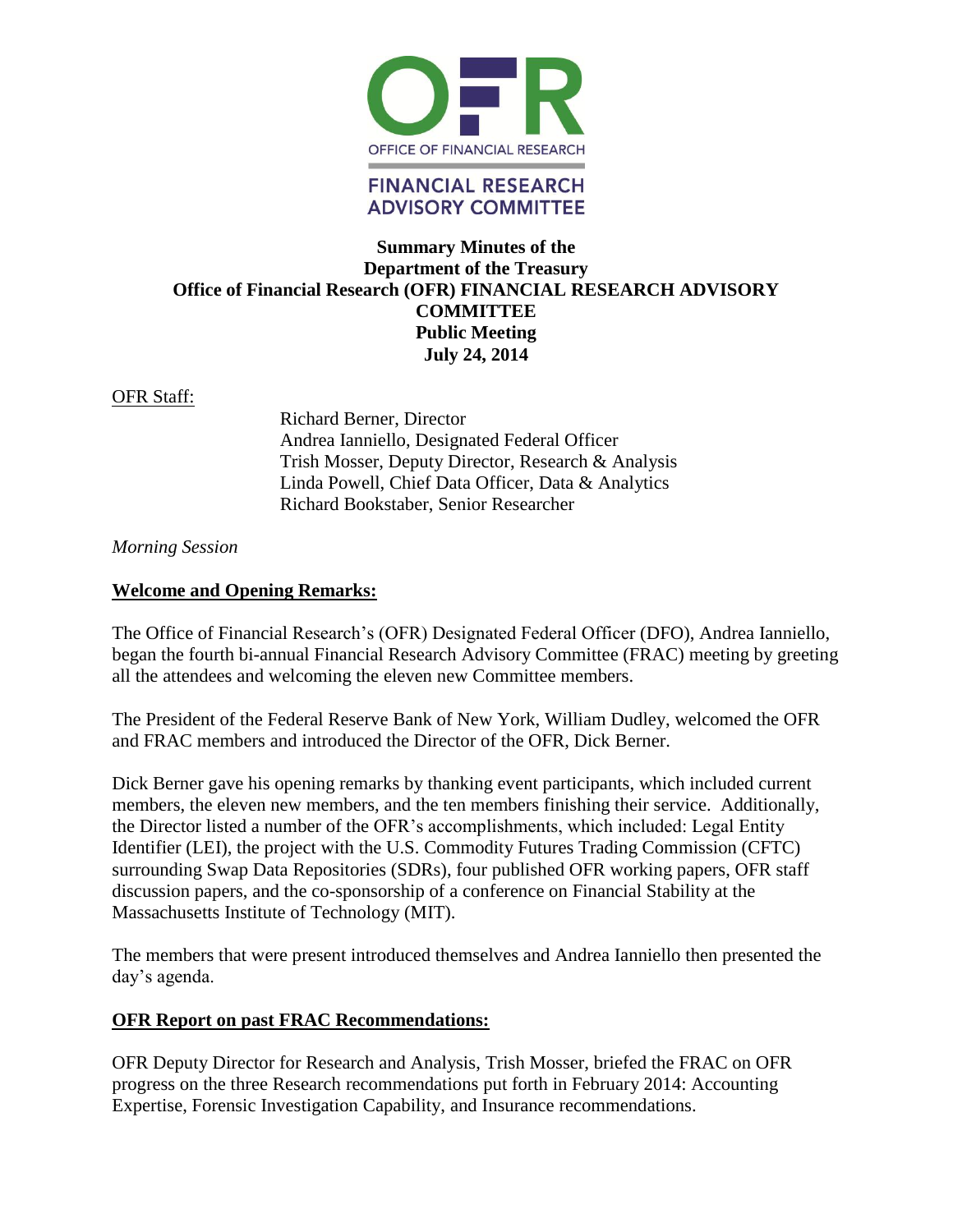

# **Summary Minutes of the Department of the Treasury Office of Financial Research (OFR) FINANCIAL RESEARCH ADVISORY COMMITTEE Public Meeting July 24, 2014**

Director Berner briefed the FRAC on the progress the OFR has made on the three past Financial Services and Risk Management (FSRM) recommendations put forth in February 2014: the Liquidity and Funding Map, Macro-Prudential Stress Testing, and Business Models and Corporate Governance recommendations.

Linda Powell, Chief Data Officer of the OFR's Data and Analytics Division, provided an update to FRAC members on the three recommendations put forth in the February 2014 meeting by the Data and Technology Subcommittee (DTS). The first recommendation pertained to the progress on the Global Legal Entity Identifier. The second recommendation she addressed was the Instrument Reference Database that the OFR is mandated to fulfill. The third recommendation pertained to SDRs and how the OFR can help standardize these data.

### **Subcommittee Recommendations and Committee Discussion:**

The chair of the Research Subcommittee, Anil Kashyap, addressed the full FRAC on the group's recommendations and its future agenda. Kashyap spoke about OFR's grant program and how it is incumbent on subcommittee members to promote the program to graduate students and faculty. Secondly, Kashyap detailed how the Research Subcommittee will contribute in the future by providing expertise on specific issues identified by the OFR. He used the cross Subcommittee working group on capital incentives, between Research and Financial Services Risk Management (FSRM), as an example of this endeavor.

Andy Kuritzkes, the chairman of the FSRM, presented an update on the Subcommittee's current work agenda. Kuritzkes first noted that the FSRM remains engaged in its previous recommendations and encouraged work to continue on the Governance and Risk Management recommendation, while also highlighting the current model of collaboration between FSRM members and the OFR in completing the FRAC recommended funding and collateral maps. Looking forward, the current book of work for the FSRM consists of three separate workstreams:

1. The capital incentives project, collaboration with the Research subcommittee, aims to track differential impacts and incentives that arise from overlapping capital requirements such as Basel III and CCAR.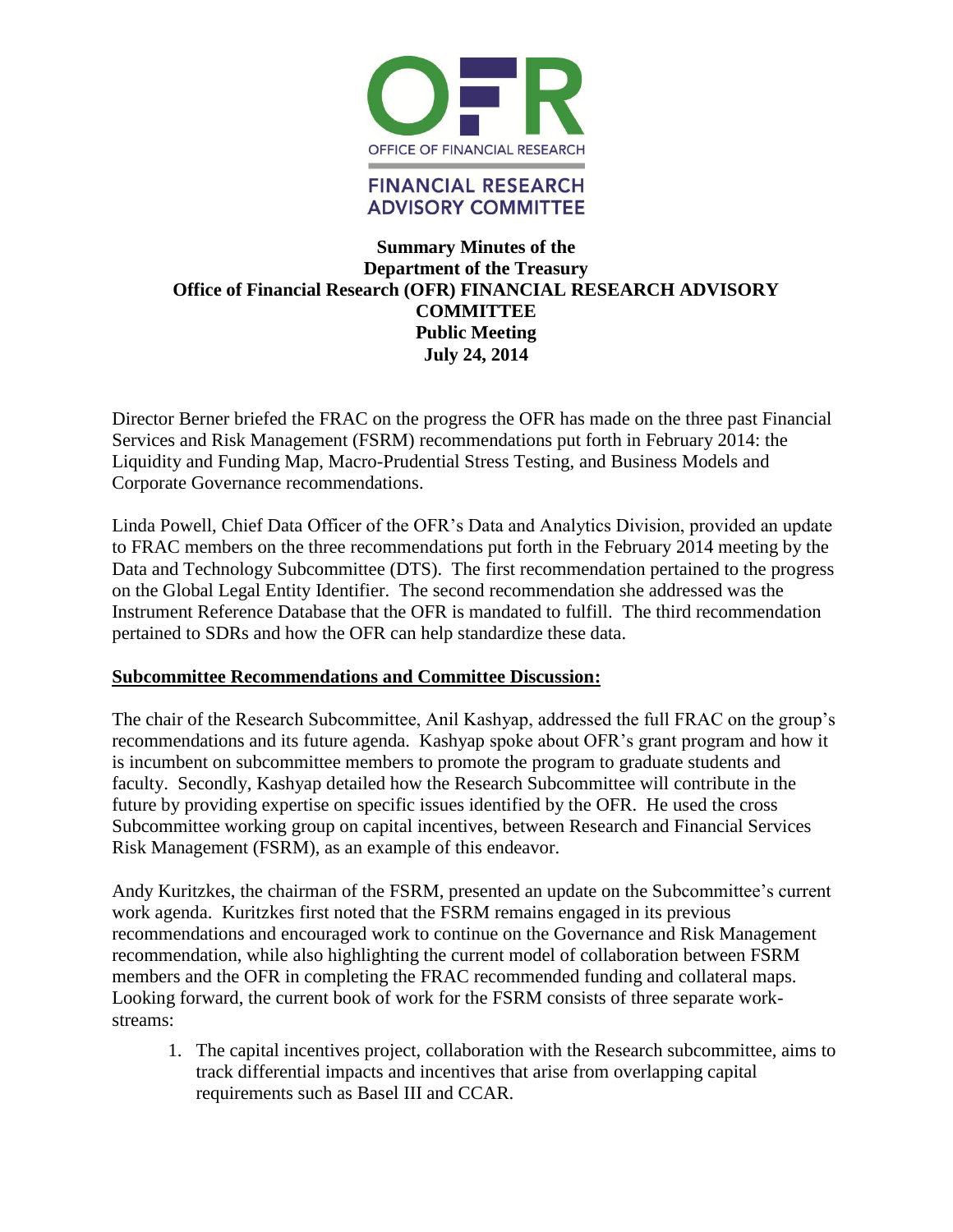![](_page_3_Picture_0.jpeg)

### **Summary Minutes of the Department of the Treasury Office of Financial Research (OFR) FINANCIAL RESEARCH ADVISORY COMMITTEE Public Meeting July 24, 2014**

- 2. An operational risk project that is considering how to narrow the scope of the topic to a tractable problem statement. At present the FSRM considers operational risk to consist of execution risks, legal /fiduciary risks, and technology/cybersecurity risks; the latter of which has been identified as the most systemically relevant. The project is still in a formative stage and no recommendation is pending.
- 3. A discussion on the impacts of distressed markets on funding and liquidity. The topic was adopted for structured discussion later in the meeting, and so comments were reserved for that later period.

Michael Atkin, chairman of the Data and Technology Subcommittee, updated FRAC on the current focus of DTS. He opened by stating that the group's main effort is on the underlying infrastructure needed for financial data management. For instrument identification, he stated that the terms of the contract define the means of identification. In addition, DTS is focusing on unraveling mortgage and asset backed securities to gain further insight into securitization problems. Secondly, Atkin discussed the DTS interest in entity identification. The description of a contract, or common financial language, is the third area that Atkin discussed. The focus on this initiative is the adoption of an ontology to help the OFR fulfill its Instrument Database obligation. Lastly, he described how DTS is assisting the OFR with all the infrastructure standards and its application in the real world by developing a business case.

Peter Cherasia introduced the group's recommendation:

### *Proposal for an Ontology Viability Project Recommendation*

The DTS recommended that the FRAC consider a recommendation for the OFR to launch a proof of concept to evaluate how an ontology for interest rate swaps and corporate entities can contribute to the data quality work with CFTC on SDRs. A copy of the recommendation forwarded by the subcommittee is included as Attachment A. Cherasia stated that if the project proves to be successful, it would be a good indication to the OFR that using an ontology will help in their mission of making financial data more coherent and in publishing an instrument database. Cherasia stated that DTS recommendation suggests that the OFR focus on interest rates swap because it will help the OFR develop a viable approach for solving existing data challenges associated with an important asset class of derivative transactions Cherasia stressed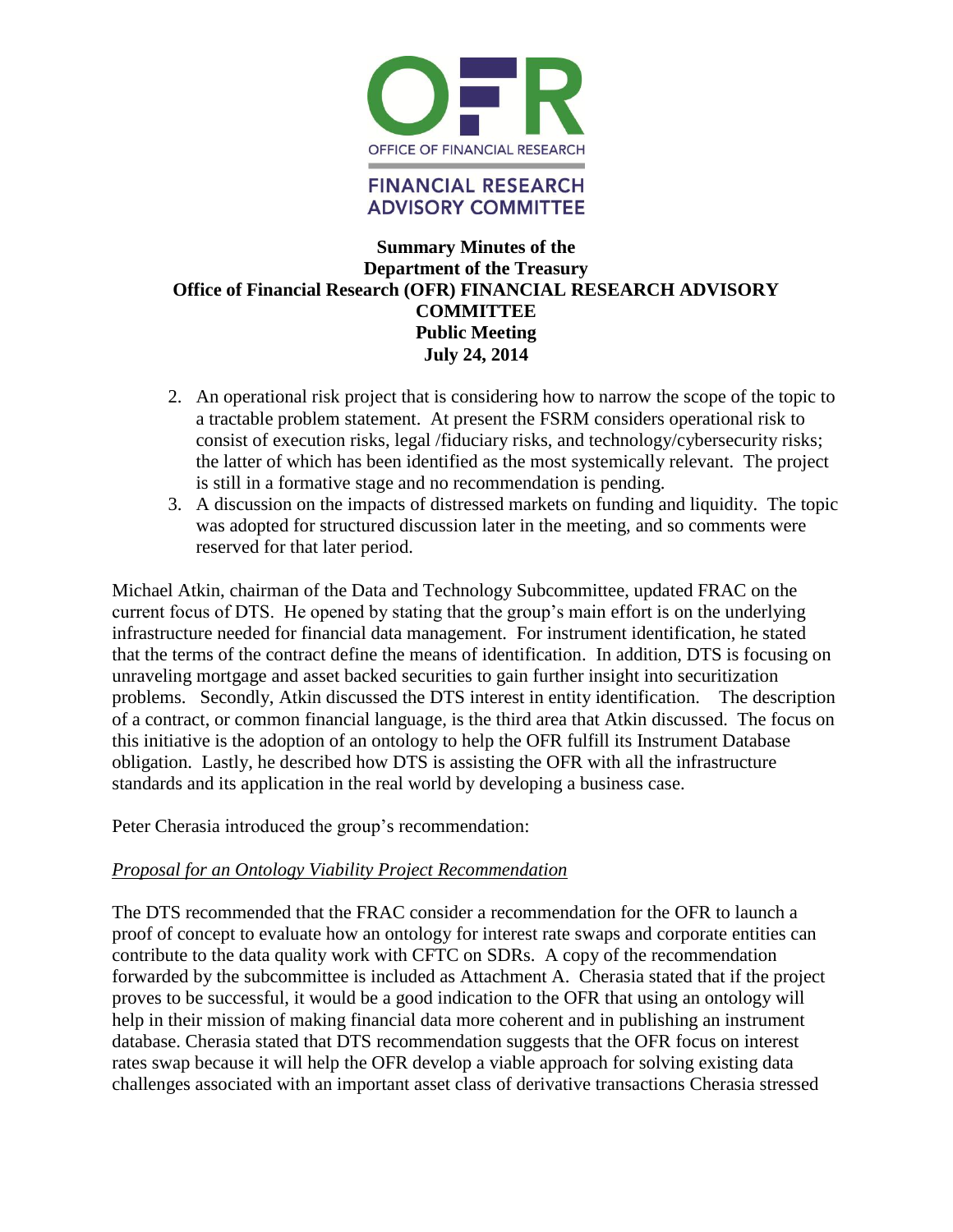![](_page_4_Picture_0.jpeg)

### **Summary Minutes of the Department of the Treasury Office of Financial Research (OFR) FINANCIAL RESEARCH ADVISORY COMMITTEE Public Meeting July 24, 2014**

that the subcommittee feels that the OFR should work with real world data and a credible third party for additional resources in order to conduct the viability project.

### **Committee Recommendations Vote:**

Chairman of the FRAC, Lewis Alexander, called for a vote on the recommendation. The Proposal for an Ontology Viability Project recommendation was unanimously adopted and put forth to the OFR.

#### *Afternoon Session*

### **OFR and Committee Discussion – Metrics Needed to Measure the Swaps Market:**

Linda Powell began the discussion by describing the large amounts of data collected by swap data repositories and the importance of assessing the data needs of both regulatory and market participants. Powell explained that better reports and metrics need to be in place to look for systemic risk in swaps data market. Currently, the data collected in SDRs is not consistent and very fragmented. Thus, issues arise when trying to aggregate and compare these data. Powell then welcomed open dialog from committee members on the topic of the swaps market. FRAC members felt that one of the biggest issues with standardization is the failure in identifying use cases of data in SDRs. With respect to transparency and risk measures, there was agreement across the FRAC that there is a need for identifying netted exposures and ultimate counterparties of transactions. FRAC members also suggested that identifying the interconnectedness of entities would produce both qualitative and quantitative measures to measure the financial stability of the swaps market. In addition, there was agreement amongst the group that the data attributes within the SDRs needed to measure systemic risk must be identified and agreed upon by both regulators and industry.

### **OFR and Committee Discussion – Liquidity and Market Impact during Stress Events:**

OFR Senior Researcher Rick Bookstaber opened the discussion of liquidity supply during periods of crisis by describing the potential for a liquidity trap initiated and reinforced by negative price actions. The hypothesis presented was that a coupled pricing and illiquidity spiral may be triggered in a time of crisis: leveraged actors may be forced to liquidate while timely and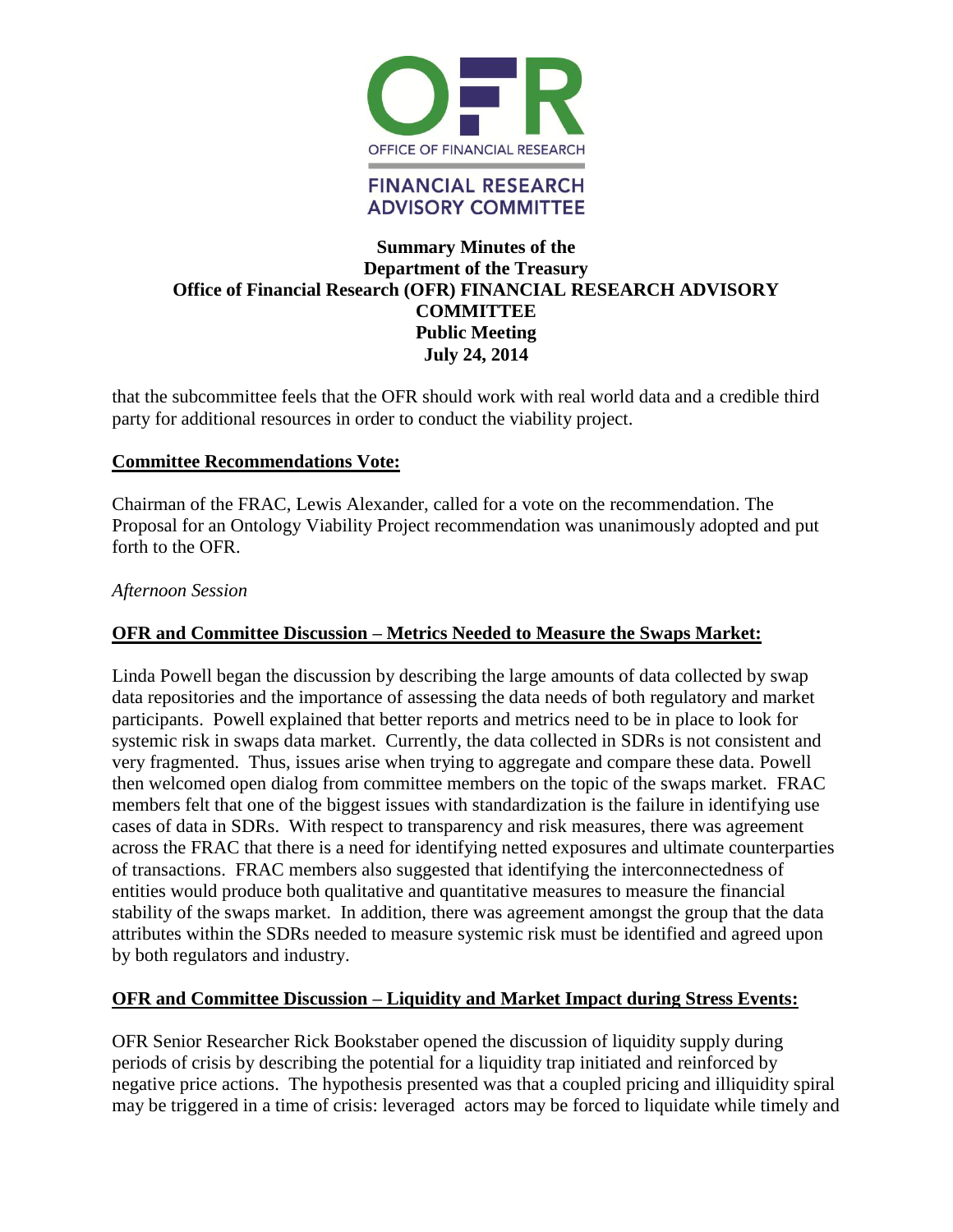![](_page_5_Picture_0.jpeg)

### **Summary Minutes of the Department of the Treasury Office of Financial Research (OFR) FINANCIAL RESEARCH ADVISORY COMMITTEE Public Meeting July 24, 2014**

sufficient liquidity may not be forthcoming from the market, causing prices to drop further, leading in turn to further margin calls and yet further liquidation requirements. In effect, insufficient initial liquidity may invert the classically anticipated result of lower prices bringing more buyers to the market and attenuating selling, to instead lead to even further selling as participants must meet margin calls. The net result is an unstable system susceptible to a positive feedback loop that causes violent price actions and turmoil.

Broad agreement with the model was evidenced by the FRAC with numerous comments from members supporting the general form of the feedback loop, and its potential repercussions.

FRAC members did offer commentary on a few specifics of the model. As a starting point for considering the model a foundational discussion was held on the precise definition of liquidity. With this definition in hand the problem characterization moved predominantly to establishing what might cause contingent liquidity to evaporate during periods of stress and trigger a spiral. Ultimately, many types of market behaviors that may exacerbate liquidity issues during times of stress were offered.

#### **Public Adjournment:**

Andrea Ianniello, DFO, thanked the Committee members for their time, effort, and participation.

Dick Berner, Director of the OFR, gave his final remarks by thanking outgoing Committee members for their service and encouraging them to remain involved in FRAC.

Andrea Ianniello adjourned the meeting at 3 p.m.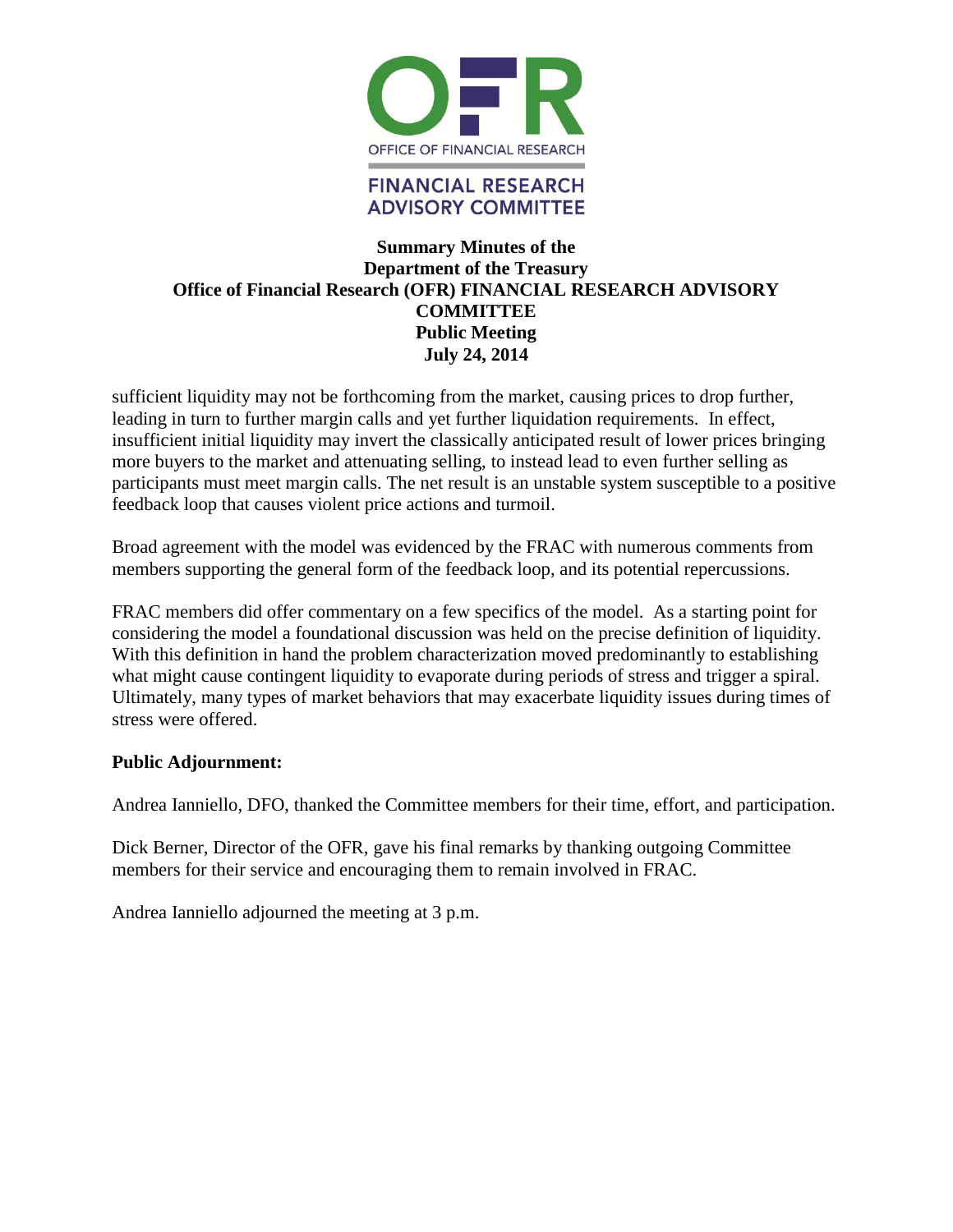#### **Proposal for an Ontology Viability Project**  July, 2014

The OFR has statutory mandates to improve the quality and scope of financial data and to "prepare and publish" a financial instrument database. Developing and implementing data standards and the conceptual framework to organize financial data will promote achieving those related mandates.

Two OFR initiatives will further those efforts. First, the OFR is working with the Commodity Futures Trading Commission (CFTC) to improve the quality of data on derivatives transactions that are being provided through swap data repositories (SDRs), as mandated by the Dodd-Frank Act. In addition, the OFR is exploring ways to evaluate the recommendation of the Financial Research Advisory Committee (FRAC) to consider a comprehensive ontology for financial instruments as part of the overall financial instrument database effort.

These two efforts are related. The challenges facing SDRs are, in critical ways, a particular version of the the broader problem the OFR faces regarding its obligation to publish an instrument database. Strategies that are helpful in improving the data provided through the SDRs should help inform the OFR's choices regarding its instrument database mandate.

Over the last several years private sector groups have been working to develop an operational ontology for financial instruments, business entities and associated analytic tools. An ontology is just a set of agreed upon definitions of the key characteristics of financial contracts—the organizing framework that incorporates the data standards into a coherent whole, and helps relate instruments to each other. That work is already well advanced for interest rate swaps and business entities (counterparties). This represents an important opportunity for the OFR. We believe that the existing ontology for interest rate swaps and counterparties can contribute to improving the data provided through SDRs and tell us a lot about what ontologies can, and can not, contribute to the OFR's broader data standards mandate.

The Financial Research Advisory Committee recommends that the OFR launch a "proof-ofconcept" project to evaluate how this standard ontology for interest rate swaps and business entities can contribute to the work that the OFR is doing with the CFTC to improve the data provided through the SDRs. If this ontology project proves useful in this context, this should be a good indication of the practicality of using ontologies for the OFR's wider objective of making financial data more coherent, including its mandate to publish an Instrument Database.

Market participants are providing a tremendous amount of information to the SDRs. The first order problem is to get the most out of that information. The first step in the proposed project would be to align the information that is already being provided to SDRs to an existing ontology. That is, to associate a validated set of precise definitions to the data fields that are already being provided to the SDRs.

If that can be done it will be possible to better assess what sorts of aggregate information can, and can not, be efficiently and accurately generated from the data that is already being provided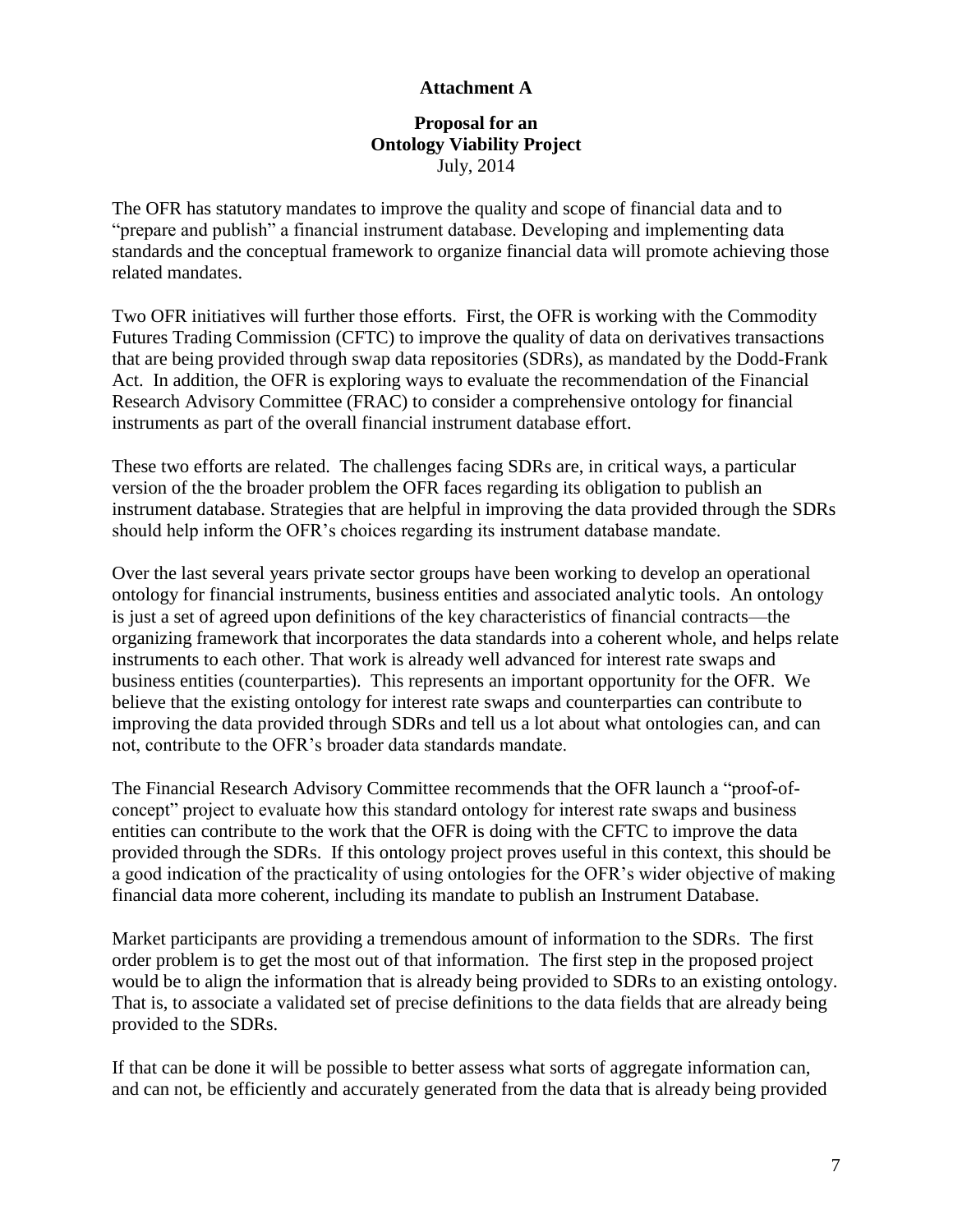to the SDRs. Note that flexible analytic techniques can be applied to data that is structured in a standard ontology language and that should make it easier and far more efficient to generate aggregate statistics and to perform flexible queries on the data.

In order to meet the need for consistent, meaningful, and high-quality data on derivative positions it is likely that greater degree of harmonization in the data collected by different SDRs will be needed. One of the primary objectives of the project should be to assess whether or not existing ontologies can be the basis for consistent and adaptable standards for the data collected by SDRs. This project can contribute not only to the OFR's work with the CFTC but also international initiatives in this area such as the Financial Stability Board's Aggregation Feasibility Study Group's work on indentifying strategies for aggregating data OTC deritvatives from trade repositories.

It is also worth noting that attaching precise definitions to the data that is being provided SDRs will also make it easier to carry out data quality checks to help identify inconsistencies and errors in the data that is being provided by market participants to the SDRs.

Doing the analysis to understand what can, and can not, be done with the existing information that is being provided to the SDRs should also help to identify what financial participants need to do to align their internal repositories to common meaning in the data that is reported to the the SDRs. Data standards are an essential element of successful data management systems maintained by individual financial firms. This principle has been recognized by international supervisors and codified in the Basel Committee's "Principles for effective risk data aggregation and risk reporting."<sup>1</sup> A number of financial firms are already aligning their internal data to industry-standard ontologies.

Of course ontologies are not a panacea for all the challenges relating to the data collected by the SDRs. In particular, the development and adoption of robust identifiers for individual transactions will also be critical.

We suggest that the proposed project focus on interest rate (IR) swaps. The focus on IR swaps should help the OFR to develop a viable approach for solving existing data challenges associated with an important set of derivative transactions. We believe that the project should seek to test the value of ontology in addressing the SDR data challenges in the following specific ways:

- Aggregation of data from multiple repositories within and across a broad spectrum of financial institutions
- Classification of the full spectrum of IR swaps into product categories based on the facts about the instrument and align them with existing reporting regimes and taxonomies such as FpML, FIXML and ISO 20022
- Validation that the data being reported about various IR swap types are both complete and structurally accurate across the complete reporting lifecycle (i.e. from internal

 $\overline{a}$ 

<sup>&</sup>lt;sup>1</sup> See Basel Committee on Banking and Supervision, "Principles for effective risk data aggregation and risk reporting," January 2013.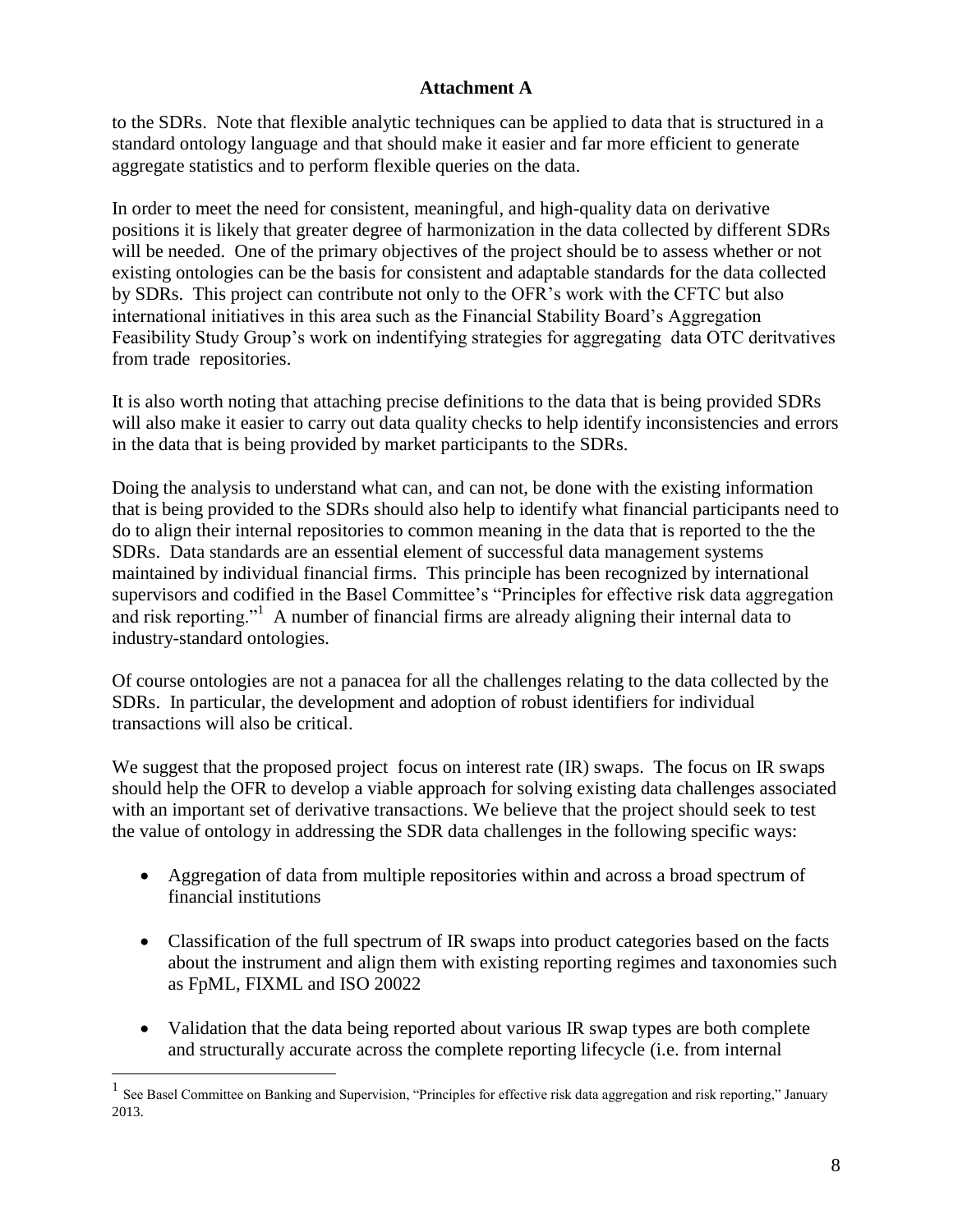participant repository  $\rightarrow$  transaction  $\rightarrow$  SDR  $\rightarrow$  reporting to regulatory agency)

- Performing flexible risk queries about such areas as: business entity ownership/control structure; transitive relationships among multiple business entities; concentration and exposure based on role, cash flow, instrument type, asset class, position or country; and the measurement of centrality
- Ease and cost-effectiveness of integrating ontology into existing technology environments
- The generation of reports and visual diagrams to support complex analysis

In order to demonstrate the viability of ontology and related analytic tools in a "real world" environment we strongly suggest the use of "credible" (real) data from an SDR such as DTCC.

We recommend that the OFR work with a credible third party to carry out the project. This is a way to bring additional resources to bear and to the get independent judgment on what's desirable and practical. One option would be to engage MITRE Corporation to carry out the project.<sup>2</sup> We further recommend that the OFR work with the independent third party to establish objective evaluation criteria based on the above test goals in advance of the third party carrying out the demonstration.

We believe that the proposed project can be completed in a timely way because most of the components of the proposed project are already in an advanced state. The project could utilize:

- 1. **A business conceptual ontology**. One option would be to use the Financial Industry Business Ontology (FIBO) – an open standard created by the EDM Council under the technical governance of the Object Management Group. The business conceptual ontology for both IR swaps and business entities already exists. The project could ensure the completeness of the BCO for IR swaps by evaluating FIBO against the contractual structure of FpML and other relevant data taxonomies.
- 2. **Mapping of source(s) to the operational ontology**. FIBO has already been mapped to FpML, one of the primary frameworks in which data is already being reported to SDRs. It would probably make sense to verify the FIBO-FpML mapping and extend the mapping process to include sample sets of data from FIXML, ISO 20022, relational databases or CSV files.

 $\overline{a}$ 

 $2$  The MITRE Corporation is a not-for-profit company that operates multiple federally funded research and development centers (FFRDC). FFRDCs work on projects sponsored by government agencies. What sets FFRDCs apart is their freedom from conflicts of interest—they don't profit from the government's decisions – and they are not allowed to manufacture products, compete with industry, or work for commercial companies. These restrictions mean government and industry can provide FFRDCs with sensitive or proprietary information without fear of improper use or disclosure. This allows FFRDCs to help their government sponsors acquire the right technology, objectively assess business processes, and integrate complex systems.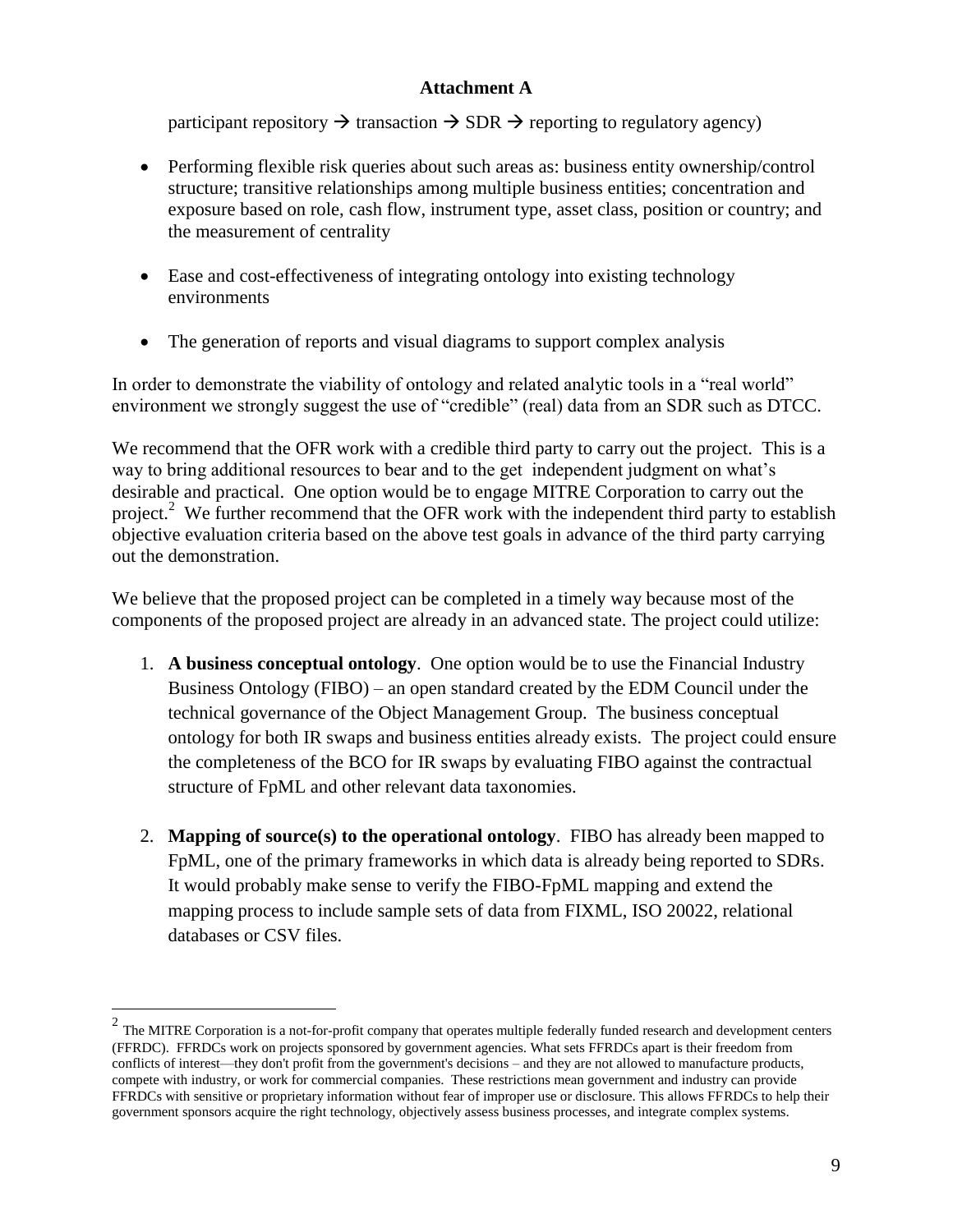3. **Credible (real) data at scale**. We believe that some credible sources will be willing to participate in the project. One issue that will have to be addressed is access to the data. This could be solved by having the CFTC provide authorization to DTCC (or other SDR) to provide data for this purpose, specifying what data the SDR should provide and to whom.

In conclusion, we recommend that the OFR engage a trusted third party to carry out a project to assess the utility of existing ontologies. This project should serve the dual purpose of: (1) helping the OFR demonstrate viable solutions to existing data challenges associated with derivative reporting; and (2) evaluating the potential of ontology to be part of the answer to OFR's instrument database mandate.